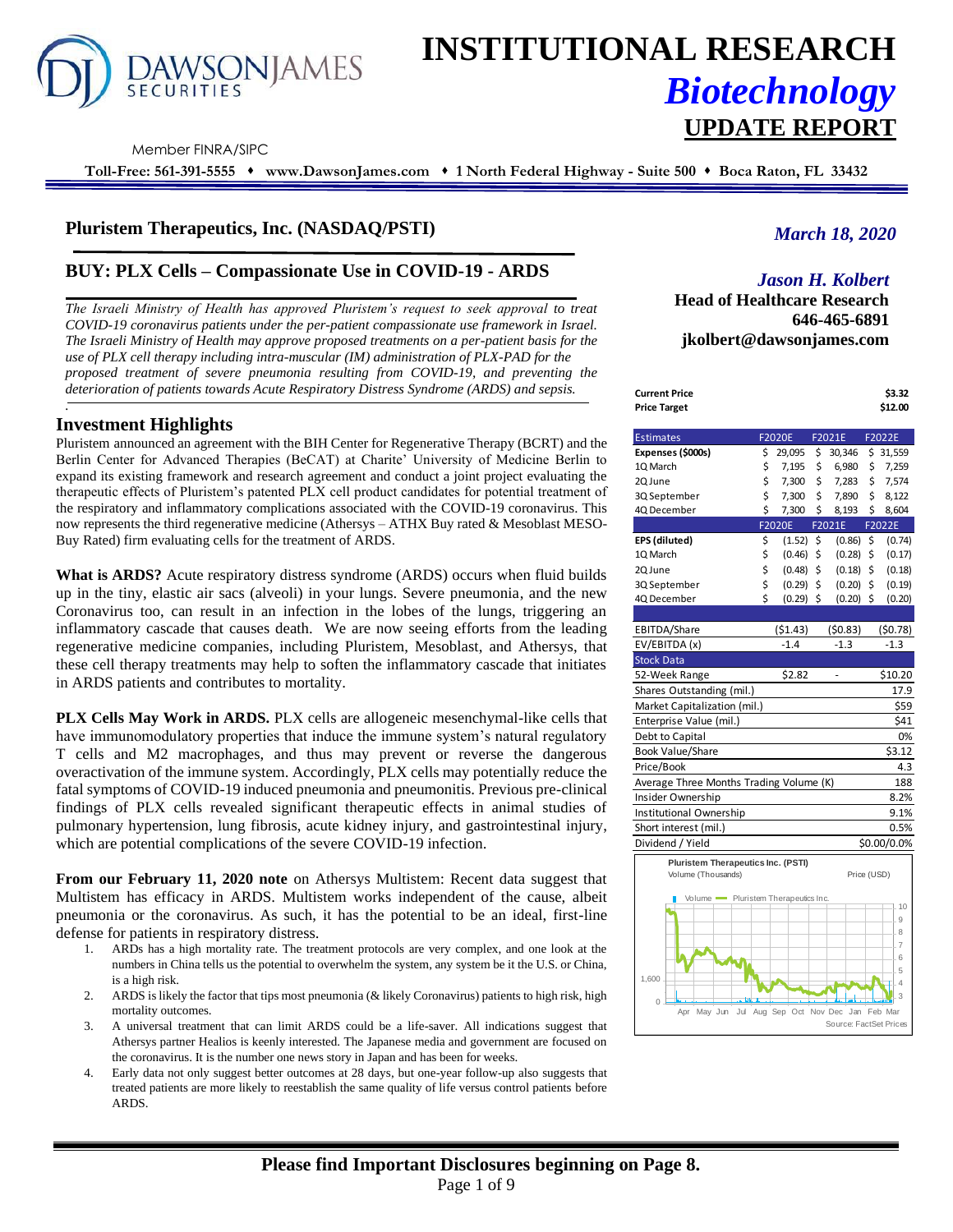

**Mesoblast too. On Tuesday, March 10, 2020, Mesoblast announced that Remestemcel-L has potential for use in the treatment of ARDS.** Recently published results from an investigator-initiated clinical study conducted in China reported that allogeneic MSCs cured or significantly improved functional outcomes in all seven treated patients with severe COVID-19 pneumonia. Mesoblast also reported that in a posthoc analysis of a 60-patient randomized controlled study in chronic obstructive pulmonary disease (COPD), remestemcel-L infusions were well tolerated, significantly reduced inflammatory biomarkers, and significantly improved pulmonary function in those patients with elevated inflammatory biomarkers. Since the same inflammatory biomarkers are also elevated in COVID-19, these data suggest that remestemcel-L could be useful in the treatment of patients with ARDS due to COVID-19.

**Our Focus for Pluristem Remains on Critical Limb Ischemia (CLI).** Pluristem is currently in a Phase 3 trial for the treatment of CLI. We could see top-line data as early as next year. Our model assumes commercialization with a partner and 50% economics in Europe by 2023, with the U.S. the following year. Given the development of expedited pathways in the cell therapy space (U.S., Europe, and Japan) and the very strong established safety profile (as well as U.S. Fast Track Designation), our assumption that a second pivotal trial is required could be conservative. **So, the key question is, will it work?** 

**The Critical Limb Ischemia (CLI) Trial Design is Smart.** Pluristem is doing a time-to-event analysis (with the event being either major amputation or all-cause mortality) between the placebo and treatment arms using Kaplan-Meier curves. For example, if the Treatment arm has few events in the early phase of the study, whereas the Control has considerable events in the early phase, even if the two arms have similar long-term outcomes (say at one year), an advantage is assigned to the treatment because it delays the onset of the event. **This design may have a certain advantage when one understands that cell therapy, in general, does not provide immediate relief as it is based on angiogenesis (growth of microcapillaries), which takes time.** An assumption that within a short period of time (e.g., a couple of months post-treatment), there will be a significant separation of the curves is not likely. We also recognize that there may be a possible tradeoff in some of the other assumptions.

- 1. A premise in the design is that most events happen initially (during the first half-year of treatment) and that the typical survival curves get almost flat by the end of the first year, could be flawed. Our analysis of the literature suggests that as time goes on, advanced CLI patients with multiple co-morbidities also have high mortality rates. So although the amputation rates might flatten out, death rates keep moving forward. It's hard to know until we see the data.
- 2. Pluristem believes that the Treatment arm will have an early advantage over Control in event rates and that the rate will be constant throughout the three-year follow-up. The literature suggests that Rutherford (R)-5 patients have higher kidney disease, chronic heart failure, coronary artery disease, and diabetes versus R4 patients. So, the idea that salvaging the leg will significantly lower the death rate in this cohort may not be logical, particularly when we consider the average age of the patients (70's) and the nature of the co-morbidities (kidney failure, heart disease).
- 3. Our concerns for being optimistic relate to (a) the KM curves may not flatten out after six months; (b) the synergistic effect between limb salvage and mortality may be real, but not enough to significantly affect mortality rates in a population that is elderly with significant co-morbidities; (c) the claim that the Treatment arm will have a quick advantage over the Control, which will be maintained over a three-year period, might be overly optimistic, and; (d) it's unknown if U.S. FDA will accept anything but AFS as a primary endpoint.

**Valuation**. We have removed all revenues associated with the ARS indication. These were minimal (\$\$0.25 cents) and had no impact on our \$12.00 target, which is rounded to the nearest whole number. We model the remaining indications and apply a 50% partnership plus a probability of just 50% of clinical success in our market models, which are projected out to 2030. Our models assume dilution and use an assumed 2030 share count. We apply a 30% discount rate and equal weight, average and round to the nearest whole number, our free cash flow to the firm (FCFF), discounted EPS (dEPS), and sum-of-the-parts (SOP) models to derive our 12-months price target of \$12.00.

**Risks.** (1) commercial; (2) regulatory; (3) clinical; (4) manufacturing; (5) financial; (6) liability; and (7) intellectual property. We review these and other risks in the risk section of this report.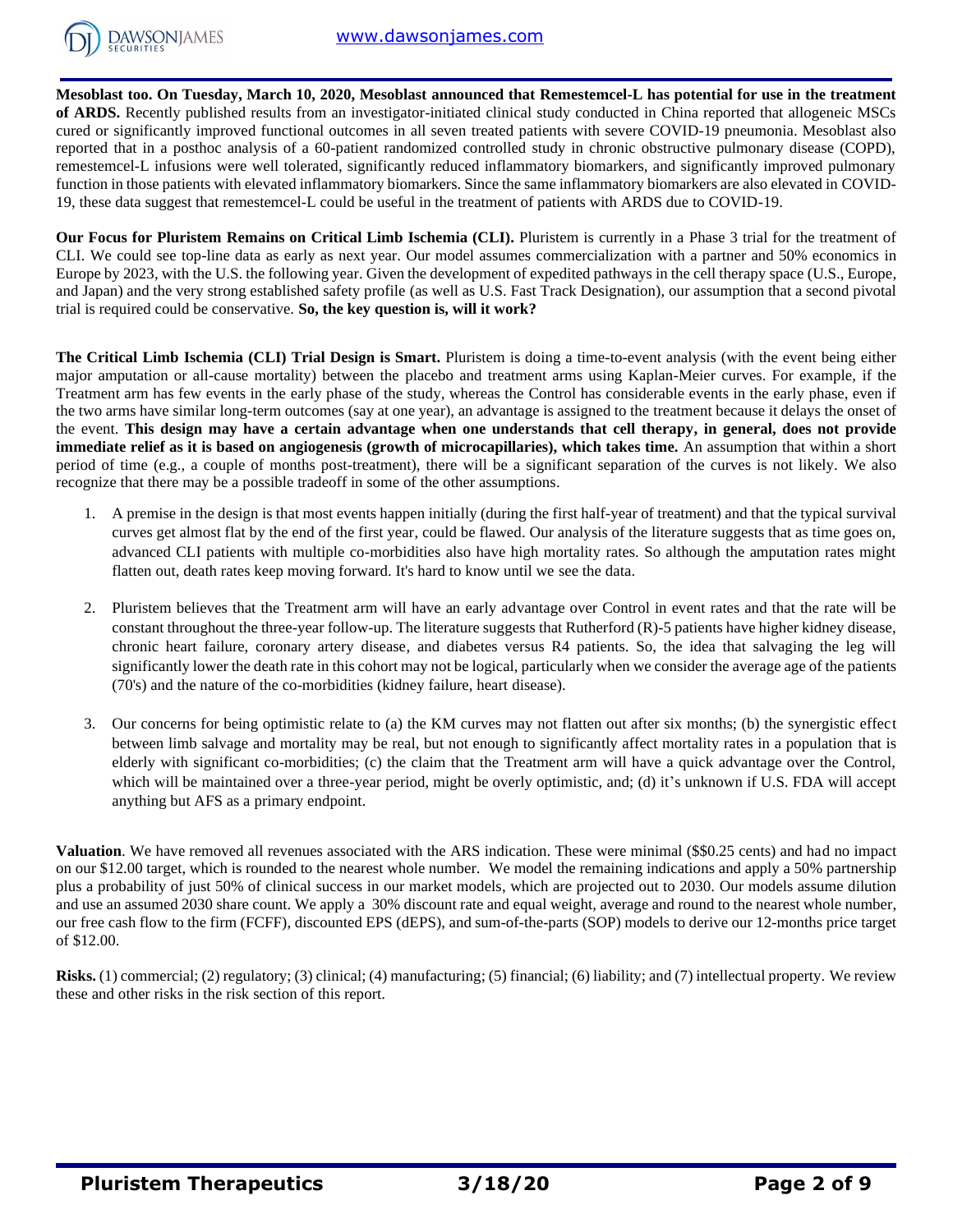

| <b>Product</b>                  | Event                                                                           | <b>Timing</b>    | <b>Significance</b> |
|---------------------------------|---------------------------------------------------------------------------------|------------------|---------------------|
| PLX-Critical Limb Ischemia      | Phase 3, N= 246 (US, EU & Israel) study underway                                | ✓                |                     |
| PLX-Critical Limb Ischemia      | CLI study half enrolled                                                         | Apr-19           |                     |
| PLX-Critical Limb Ischemia      | Announce Top-line Results (EU)                                                  | 2020             | $^{++}$             |
| PLX-Critical Limb Ischemia      | Complete Data Set                                                               | 2021             | $^{++}$             |
| Muscle Injury - Hip Replacement | Phase 3 N=240 patient US, Germany, UK, Denmark & Israel Trial                   |                  |                     |
| Muscle Injury - Hip Replacement | Announce Top-line Results                                                       | 1H <sub>21</sub> | $^{++}$             |
| <b>PLX-R18</b>                  | Hematolgic Deficiencies                                                         | ongoing          |                     |
| <b>PLX-R18</b>                  | Phase 1, N=24 POC Study: Incomplete Hematopoietic Recovery following Transplant | 2020             |                     |

*Source: Dawson James Estimates.* Stock Significance Scale: + of moderate importance; ++ higher level; +++ highly

## **Exhibit 2. Overview of the Ongoing CLI Phase 3 Study**

| <b>Design</b>                                      | Phase III, randomized, Double-Blind, Placebo-controlled (2:1)                                                                  |
|----------------------------------------------------|--------------------------------------------------------------------------------------------------------------------------------|
| Study population                                   | CLI subjects with minor tissue loss, unsuitable for revascularization                                                          |
| Countries                                          | Germany, UK, U.S., Poland, Hungary, Czech republic, Bulgaria, Macedonia, Israel                                                |
| Sample size                                        | 246 patients                                                                                                                   |
| Doses tested                                       | 300M cells vs. Placebo (randomization ratio 2:1)                                                                               |
| Administration                                     | IM injections in the affected leg, 2 treatments at 8-week interval                                                             |
| Primary efficacy endpoint                          | Time to occurrence of major amputation of leg or death (AFS)                                                                   |
| Main Secondary & exploratory<br>efficacy endpoints | Composite efficacy endpoint; Pain; Complete wound healing; Quality-of-life;<br>Adjudicated amputations; TcPO2; cytokine levels |
| Follow Up length                                   | 52 Weeks                                                                                                                       |
| <b>Expected Data</b>                               | H1 2020 (Europe), H1 2021 (U.S.)                                                                                               |

*Source: Pluristem Therapeutics, Inc.*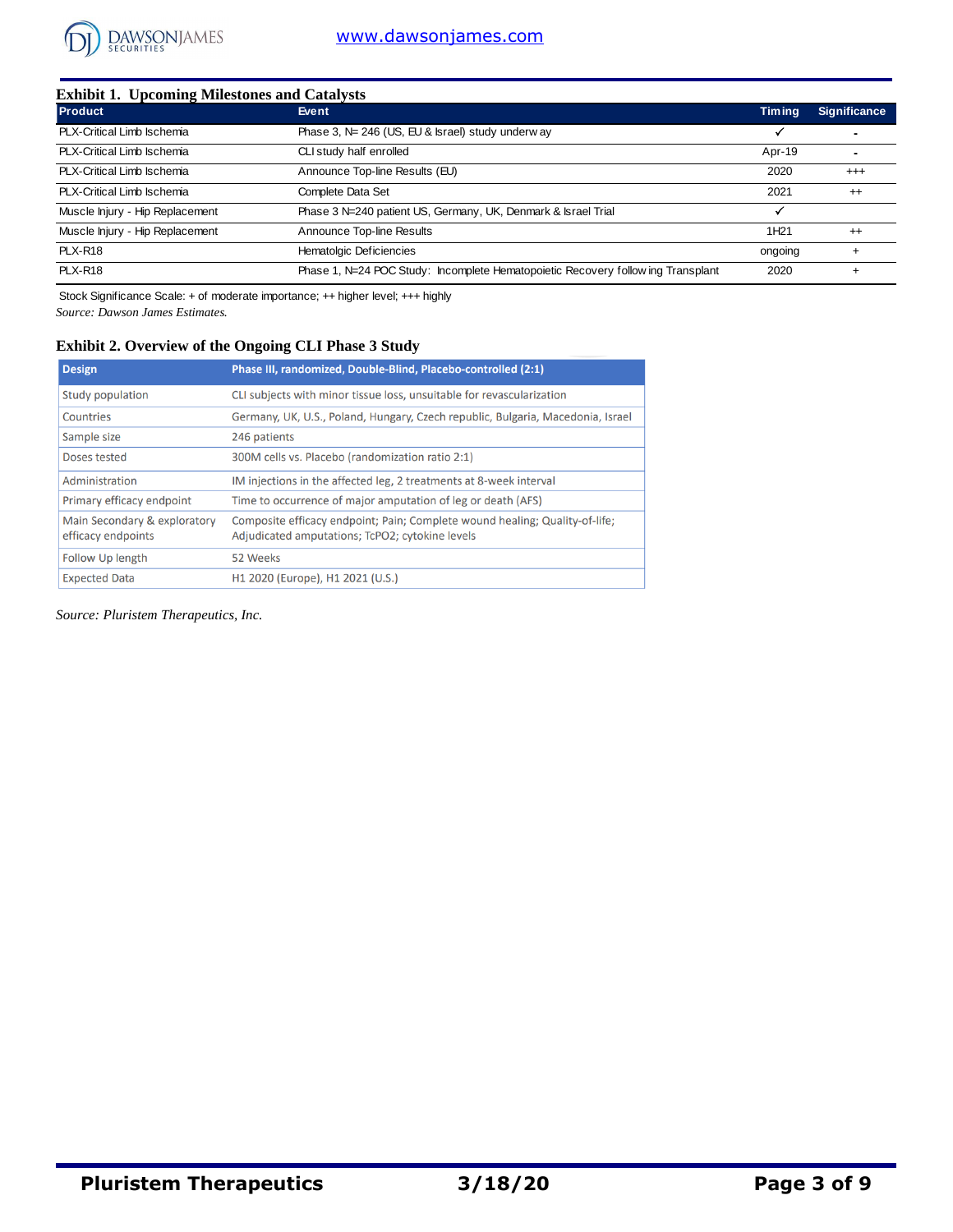

## **CLI Modeling Assumptions:**

Critical Limb Ischemia:

- 1. We model commercial launch in FY23 in the EU, and FY24 in the U.S. with Japan too.
- 2. We model the addressable population to be the 40% of patients with CLI who are unsuitable for revascularization.
- 3. We place our entry price at \$30K for the U.S., \$20K for the EU, and \$25K for Japan, with price increases of 2%.
- 4. We apply a 50% success probability based on the stage of development and the complexity of CLI.
- 5. We assume a 50% profit share from a potential partner in the U.S., the EU and Japan.

#### **Exhibit 3. U.S. Market for PLX-PAD in the Treatment of CLI**

| PLX-PAD in Critical Limb Ischemia (U.S.)        |             | 2018E<br>2019E | 2020E       | 2021E                                    | 2022E                    | 2023E         | 2024E            | 2025E       | 2026E             | 2027E           | 2028E            | 2029E            | 2030E           |
|-------------------------------------------------|-------------|----------------|-------------|------------------------------------------|--------------------------|---------------|------------------|-------------|-------------------|-----------------|------------------|------------------|-----------------|
| <b>Total Population</b>                         | 327.745.577 | 330.039.796    | 332.350.075 | 334.676.525                              | 337.019.261              | 339.378.396   | .754.045<br>341  | 344.146.323 | 346.555.347       | 348.981.235     | .424.103<br>351  | 353.884.072      | 356.361.260     |
| Increase in population                          |             | 0.70%<br>0.70% | 0.70%       | 0.70%                                    | 0.70%                    | 0.70%         | 0.70%            | 0.70%       | 0.70%             | 0.70%           | 0.70%            | 0.70%            | 0.70%           |
| Incidence of CLI (0.075%)                       | 245,809     | 247.530        | 249.263     | 251,007                                  | 252.764                  | 254.534       | 256,316          | 258,110     | 259.917           | 261.736         | 263,568          | 265.413          | 267.271         |
| Patients Unsuitable for Revascularization (40%) | 98,324      | 99,012         | 99,705      | 100,403                                  | 101.106                  | 101.814       | 102,526          | 103,244     | 103,967           | 104,694         | 105.427          | 106,165          | 106,908         |
| <b>Market Penetration</b>                       |             |                |             | 0.00%                                    | 0.00%                    | 4.00%         | 8.00%            | 12.00%      | 16.00%            | 24.00%          | 28.00%           | 32.00%           | 35.00%          |
| Total patients treated                          |             |                |             | $\overline{\phantom{a}}$                 |                          | 4.073         | 8.202            | 12.389      | 16.635            | 25.127          | 29.520           | 33.973           | 37,418          |
| Average price per treatment                     |             |                |             | 30,000                                   | 30,600<br>- \$           | 31.212<br>- S | 31.836 \$<br>- S | 32.473      | 33.122 \$<br>- \$ | 33.785          | 34.461<br>- \$   | 35.150 \$<br>- S | 35.853          |
| Increase in Cost                                |             |                |             | 2%                                       | 2%                       | 2%            | 2%               | 2%          | 2%                | 2%              | 2%               | 2%               | 2%              |
| Parnter revenue ('000)                          |             |                |             | $\overline{\phantom{a}}$                 | $\sim$                   | 127.112       | 261.124<br>- S   | 402.316     | 550,980           | 848.901         | 7.263<br>\$1.017 | \$1,<br>.194.139 | \$1,341,537     |
| Royalty or profit share (50%)                   |             |                |             |                                          | $\overline{\phantom{a}}$ | 63.556        | 130.562          | 201.158     | 275,490<br>-86    | 424.450         | 508.632<br>-86   | 597.069          | 670.768<br>-S.  |
| Risk adjustment                                 |             |                |             | 50%                                      | 50%                      | 50%           | 50%              | 50%         | 50%               | 50%             | 50%              | 50%              | 50%             |
| <b>Total Revenue ('000)</b>                     |             |                |             | $\mathbf{r}$<br>$\overline{\phantom{a}}$ | $\overline{\phantom{a}}$ | 31.778        | 65.281<br>- S    | 100.579     | 137.745<br>- S    | 212.225<br>- 55 | 254.316<br>- 53  | 298.535          | 335.384<br>- 56 |

| PLX-PAD in Critical Limb Ischemia (EU)          | 2018E       | 2019E       | 2020E          | 2021E                    | 2022E                    | 2023E       | 2024E           | 2025E            | 2026E           | 2027E              | 2028E             | 2029E                   | 2030E          |
|-------------------------------------------------|-------------|-------------|----------------|--------------------------|--------------------------|-------------|-----------------|------------------|-----------------|--------------------|-------------------|-------------------------|----------------|
| <b>Total Population</b>                         | 509.270.000 | 510.543.175 | 19.533<br>-511 | .099.082<br>513          | 514.381.829              | 515.667.784 | .956.954<br>516 | 1.249.346<br>518 | 519.544.969     | 520,843,832        | 145.941<br>522.   | .306<br>523.451         | 524.759.934    |
| Increase in population                          | 0.25%       | 0.25%       | 0.25%          | 0.25%                    | 0.25%                    | 0.25%       | 0.25%           | 0.25%            | 0.25%           | 0.25%              | 0.25%             | 0.25%                   | 0.25%          |
| Incidence of CLI (0.1%)                         | 381,953     | 382,907     | 383,865        | 384,824                  | 385,786                  | 386,751     | 387,718         | 388,687          | 389,659         | 390,633            | 391,609           | 392,588                 | 393,570        |
| Patients Unsuitable for Revascularization (40%) | 152,781     | 153,163     | 153,546        | 153,930                  | 154,315                  | 154,700     | 155,087         | 155,475          | 155,863         | 156,253            | 156,644           | 157,035                 | 157,428        |
| <b>Market Penetration</b>                       |             |             |                | 0.00%                    | 0.00%                    | 4.00%       | 8.00%           | 12.00%           | 16.00%          | 24.00%             | 28.00%            | 32.00%                  | 35.00%         |
| Total patients treated                          |             |             |                | $\overline{\phantom{a}}$ | ٠                        | 6.188       | 12,407          | 18.657           | 24.938          | 37.501             | 43.860            | 50,251                  | 55,100         |
| Average price per treatment                     |             |             |                | 20,000                   | 20.400 \$<br>- \$        | 20,808      | 21.224<br>- \$  | 21.649           | 22.082<br>- \$  | 22,523<br>- S      | 22.974 \$<br>- \$ | 23.433 \$               | 23,902         |
| Increase in Cost                                |             |             |                | 2%                       | 2%                       | 2%          | 2%              | 2%               | 2%              | 2%                 | 2%                | 2%                      | 2%             |
| Parnter revenue ('000)                          |             |             |                | $\overline{\phantom{a}}$ | $\overline{\phantom{a}}$ | 128.760     | 263.327<br>- S  | 403.898<br>- 55  | 550.675<br>-86  | 844.639<br>-S      | \$1.007.633       | \$1.177.549 \$1.316.987 |                |
| Royalty or profit share (50%)                   |             |             |                | $\sim$                   |                          | 64.380      | 131.664<br>- 55 | 201.949<br>- 55  | 275.337<br>- \$ | 422.319<br>-S      | 503.817<br>-S     | 588,774<br>-S           | 658.494<br>-S  |
| Risk adjustment                                 |             |             |                | 50%                      | 50%                      | 50%         | 50%             | 50%              | 50%             | 50%                | 50%               | 50%                     | 50%            |
| <b>Total Revenue ('000)</b>                     |             |             |                | $\blacksquare$           | $\overline{\phantom{a}}$ | 32.190 \$   | 65.832          | 100.975          | 137.669<br>- 5  | 211.160 \$<br>- 55 | 251.908           | 294.387                 | 329.247<br>- S |
| Source: Dawson James Estimates                  |             |             |                |                          |                          |             |                 |                  |                 |                    |                   |                         |                |

| PLX-PAD in Critical Limb Ischemia (JP)          | 2018E       | 2019E       | 2020E       | 2021E                    | 2022E                          | 2023E                    | 2024E                    | 2025E        | 2026E          | 2027E             | 2028E              | 2029E                   | 2030E           |
|-------------------------------------------------|-------------|-------------|-------------|--------------------------|--------------------------------|--------------------------|--------------------------|--------------|----------------|-------------------|--------------------|-------------------------|-----------------|
| <b>Total Population</b>                         | 126.873.000 | 126.746.127 | 126.619.381 | 126.492.761              | 126.366.269                    | 126.239.902              | 126,113,663              | 125.987.549  | 125,861,561    | .735.700<br>125   | 125.609.964        | 125.484.354             | 125,358,870     |
| Increase in population                          | $-0.10%$    | $-0.10%$    | $-0.10%$    | $-0.10%$                 | $-0.10%$                       | $-0.10%$                 | $-0.10%$                 | $-0.10%$     | $-0.10%$       | $-0.10%$          | $-0.10%$           | $-0.10%$                | $-0.10%$        |
| Incidence of CLI (0.1%)                         | 95,155      | 95,060      | 94.965      | 94,870                   | 94.775                         | 94.680                   | 94,585                   | 94.491       | 94.396         | 94,302            | 94,207             | 94.113                  | 94,019          |
| Patients Unsuitable for Revascularization (40%) | 38,062      | 38,024      | 37,986      | 37,948                   | 37,910                         | 37,872                   | 37,834                   | 37.796       | 37.758         | 37,721            | 37,683             | 37,645                  | 37,608          |
| <b>Market Penetration</b>                       |             |             |             | 0.00%                    | 0.00%                          | 0.00%                    | 0.00%                    | 3.00%        | 6.00%          | 12.00%            | 15.00%             | 18.00%                  | 25.00%          |
| Total patients treated                          |             |             |             | $\overline{\phantom{a}}$ | $\overline{\phantom{a}}$       | <b>.</b>                 | $\overline{\phantom{a}}$ | 1.134        | 2.266          | 4.526             | 5.652              | 6.776                   | 9,402           |
| Average price per treatment                     |             |             |             | 25.000                   | 25.500<br>- \$                 | 26.010<br>- 55           | 26.530<br>- \$           | 27.061<br>-S | 27,602<br>- \$ | 28.154<br>- 55    | 28,717 \$<br>- S   | 29.291                  | 29.877<br>- \$  |
| Increase in Cost                                |             |             |             | 2%                       | 2%                             | 2%                       | 2%                       | 2%           | 2%             | 2%                | 2%                 | 2%                      | 2%              |
| Parnter revenue ('000)                          |             |             |             | $\overline{\phantom{a}}$ | ж.<br>$\overline{\phantom{a}}$ | $\overline{\phantom{a}}$ | $\overline{\phantom{a}}$ | 30,684       | 62.533<br>- \$ | 127.439<br>- 56   | 162.322<br>- 55    | 198.484<br>- \$<br>- SS | 280,904         |
| Royalty or profit share (50%)                   |             |             |             | $\sim$                   | $\overline{\phantom{a}}$       | $\overline{\phantom{a}}$ | $\overline{\phantom{a}}$ | 15.342       | 31.266<br>- \$ | 63.719            | 81.<br>161<br>- \$ | 99.242<br>-S            | 140.452<br>- \$ |
| Risk adjustment                                 |             |             |             | 50%                      | 50%                            | 50%                      | 50%                      | 50%          | 50%            | 50%               | 50%                | 50%                     | 50%             |
| Total Revenue ('000)                            |             |             |             | $\blacksquare$           | $\overline{\phantom{a}}$       | $\overline{\phantom{a}}$ | $\overline{\phantom{a}}$ | 7.671        | 15.633<br>- 56 | 31.860 \$<br>- 55 | 40,581             | 49,621<br>- \$          | 70,226          |
| .                                               |             |             |             |                          |                                |                          |                          |              |                |                   |                    |                         |                 |

*Source: Dawson James Estimates*

Source: Dawson James Estimat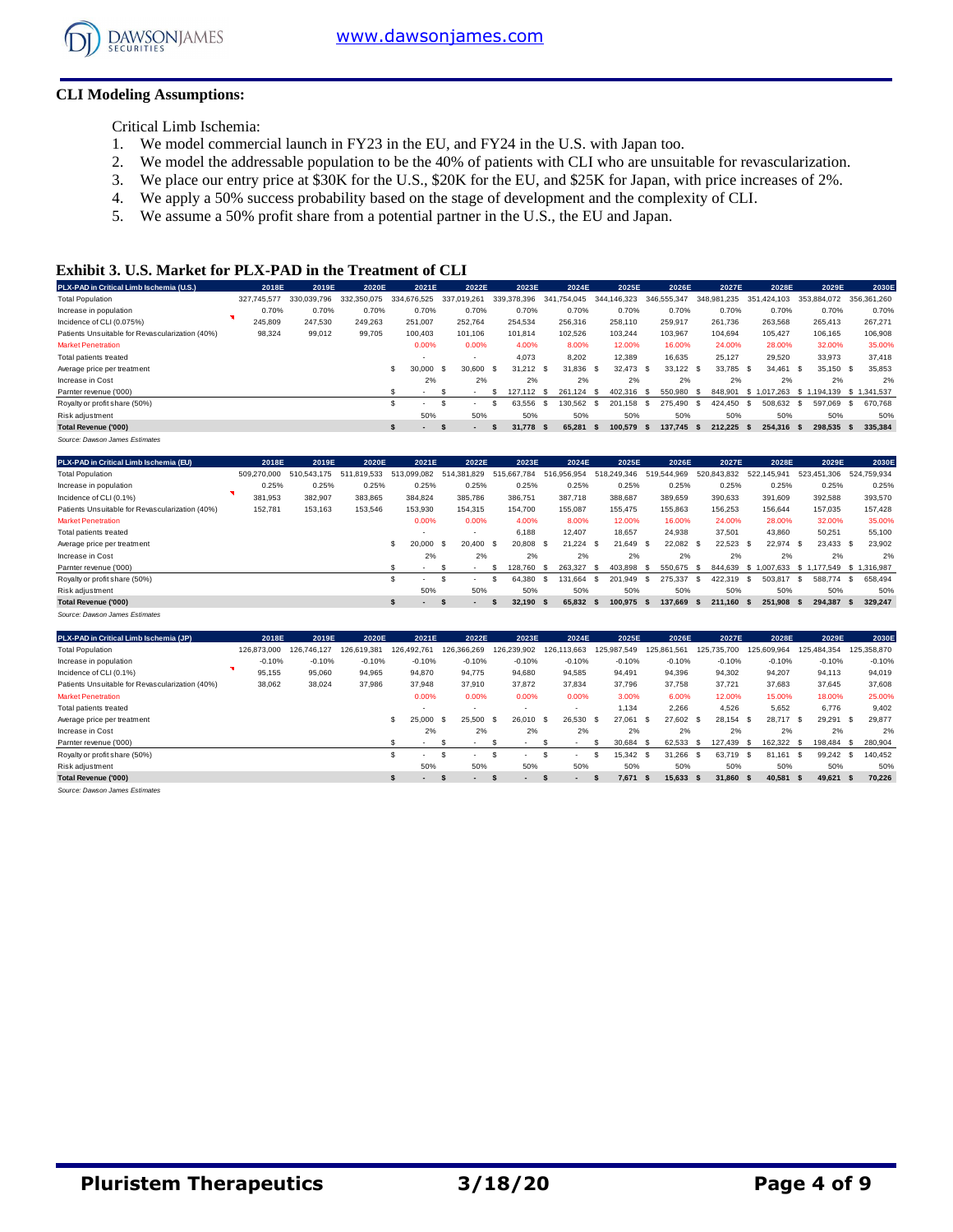

**Valuation:** We model PLX-PAD in the treatment of critical limb ischemia and post-surgery hip fracture and PLX-R18 in Hematopoietic recovery. Our model is projected through 2030. We assume a partnership for commercialization with 50% economics. A risk adjustment is also applied to our therapeutic models. This is based on the clinical development stage and the associated risks we see. These include the complexity of the trial and the indication, and the historical precedents, to derive our 50% probability of success factor. Also, we apply a 30% discount rate to the Free Cash Flow, Discounted EPS and Sum-of-the-Parts models which are then equal-weighted and rounded to the nearest whole number to derive our 12-month price target of \$12.00.

## **Exhibit 4. Free Cash Flow Model**

| Average         | 2.0  |
|-----------------|------|
| Price Target \$ | 13.1 |
| Year            | 2020 |

|                                 | Average \$              | 12.0         |           |           |           |        |         |         |         |         |         |           |           |
|---------------------------------|-------------------------|--------------|-----------|-----------|-----------|--------|---------|---------|---------|---------|---------|-----------|-----------|
|                                 | Price Target \$<br>Year | 13.1<br>2020 |           |           |           |        |         |         |         |         |         |           |           |
|                                 |                         |              |           |           |           |        |         |         |         |         |         |           |           |
| DCF Valuation Using FCFF (mln): |                         |              |           |           |           |        |         |         |         |         |         |           |           |
| units (millions - \$)           |                         |              | 2020E     | 2021E     | 2022E     | 2023E  | 2024E   | 2025E   | 2026E   | 2027E   | 2028E   | 2029E     | 2030E     |
| EBIT                            |                         |              | (29, 095) | (30, 346) | (31, 559) | 27,667 | 157,873 | 318,462 | 574,096 | 812,926 | 145,293 | 1,493,469 | 1,854,663 |
| <b>Tax Rate</b>                 |                         |              | 0%        | 0%        | 5%        | 10%    | 15%     | 18%     | 18%     | 20%     | 20%     | 24%       | 28%       |
| $EBIT(1-t)$                     |                         |              | (29,095)  | (30, 346) | (29, 981) | 24,900 | 134,192 | 261,139 | 470,759 | 650,341 | 916,235 | 1,135,037 | 1,335,357 |
| - Change in NWC                 |                         |              |           |           |           |        |         |         |         |         |         |           |           |
| Free Cash Flow to Firm (FCFF)   | N                       |              | (29,095)  | (30, 346) | (29, 981) | 24,900 | 134,192 | 261,139 | 470,759 | 650,341 | 916,235 | 1,135,037 | 1,335,357 |
| PV of FCFF                      | ×                       |              | (29, 095) | (23, 415) | (17, 850) | 11,439 | 47,567  | 71,424  | 99,350  | 105,902 | 115,124 | 110,044   | 99,896    |
| Discount Rate                   |                         |              | 30%       |           |           |        |         |         |         |         |         |           |           |
| Long Term Growth Rate           |                         |              | 1%        |           |           |        |         |         |         |         |         |           |           |
| <b>Terminal Cash Flow</b>       |                         |              | 352,779   |           |           |        |         |         |         |         |         |           |           |
| Terminal Value YE 2030          |                         |              | 26,391    |           |           |        |         |         |         |         |         |           |           |
| <b>NPV</b>                      |                         |              | 616,777   |           |           |        |         |         |         |         |         |           |           |

NPV-Debt<br>
Shares out (thousands) 47,219 Shares out (thousands) 47,219 2030 NPV Per Share 13.1

*Source: Dawson James.*

## **Exhibit 5. Discounted EPS Model**

| <b>Current Year</b>             | 2020        |
|---------------------------------|-------------|
| Year of EPS                     | 2030        |
| <b>Earnings Multiple</b>        | 5           |
| Discount Factor                 | 30%         |
| <b>Selected Year EPS</b>        | \$<br>31.77 |
| <b>NPV</b>                      | \$<br>11.9  |
| Source: Daw son James estimates |             |

| Current Year                     |              | 2020  |          |                 |          |          | Discount Rate and Earnings Multiple Varies, Year is Constant |         |             |       |
|----------------------------------|--------------|-------|----------|-----------------|----------|----------|--------------------------------------------------------------|---------|-------------|-------|
| Year of EPS<br>Earnings Multiple |              | 2030  |          |                 | 20%      | 25%      | 2030 EPS<br>30%                                              | 35%     | 40%         | 45%   |
| Discount Factor                  |              | 30%   |          | 10 <sup>1</sup> | \$51.32  | \$34.12  | \$23.05                                                      | \$15.80 | $$10.98$ \$ | 7.73  |
| Selected Year EPS                | $\mathbf{s}$ | 31.77 |          | 15              | \$76.98  | \$51.18  | \$34.57                                                      | \$23.70 | $$16.48$ \$ | 11.60 |
| <b>NPV</b>                       | 55           | 11.9  |          | 20              | \$102.63 | \$68.23  | \$46.10                                                      | \$31.61 | \$21.97S    | 15.47 |
| Source: Daw son James estimates  |              |       | Earnings | 25              | \$128.29 | \$85.29  | \$57.62                                                      | \$39.51 | $$27.46$ \$ | 19.33 |
|                                  |              |       | Multiple | 30 <sup>1</sup> | \$153.95 | \$102.35 | \$69.15                                                      | \$47.41 | $$32.95$ \$ | 23.20 |
|                                  |              |       |          | 35 <sub>1</sub> | \$179.61 | \$119.41 | \$80.67                                                      | \$55.31 | $$38.45$ \$ | 27.07 |
|                                  |              |       |          | 40              | \$205.27 | \$136.47 | \$92.19                                                      | \$63.21 | $$43.94$ \$ | 30.94 |
|                                  |              |       |          | 45              | \$230.93 | \$153.53 | \$103.72                                                     | \$71.11 | $$49.43$ \$ | 34.80 |

#### **Exhibit 6. Sum-of-the-Parts Model**

|                                          |       | Source: Dawson James. |                 |           |                 |          |
|------------------------------------------|-------|-----------------------|-----------------|-----------|-----------------|----------|
| <b>Exhibit 6. Sum-of-the-Parts Model</b> |       |                       |                 |           |                 |          |
| <b>Pluristem Sum of the Parts</b>        | LT Gr | Discount Rate         | Yrs. to Mkt     | % Success | Peak Sales MM's | Term Val |
| PLX-PAD in Critical Limb Ischemia (U.S.) | 1%    | 30%                   | $\overline{4}$  | 50%       | \$671           | \$2,313  |
| <b>NPV</b>                               |       |                       |                 |           |                 | \$4.29   |
| PLX-PAD in Critical Limb Ischemia (EU)   | $1\%$ | 30%                   | $\overline{4}$  | 50%       | \$658           | \$2,271  |
| <b>NPV</b>                               |       |                       |                 |           |                 | \$4.21   |
| PLX-PAD in Critical Limb Ischemia (JP)   | $1\%$ | 30%                   | 6               | 50%       | \$140           | \$484    |
| <b>NPV</b>                               |       |                       |                 |           |                 | \$0.53   |
| PLX-PAD Muscle Repair U.S.               | $1\%$ | 30%                   | $\overline{4}$  | 50%       | \$300           | \$1,034  |
| <b>NPV</b>                               |       |                       |                 |           |                 | \$1.92   |
| PLX-R18 BARDA Contracts for ARS          | $1\%$ | 30%                   | $5\overline{)}$ | 0%        | \$50            | \$172    |
| <b>NPV</b>                               |       |                       |                 |           |                 | \$0.00   |
| PLX-R18 Incomplete Bone Marrow Recovery  | $1\%$ | 30%                   | $5\overline{)}$ | 50%       | \$25            | \$86     |
| <b>NPV</b>                               |       |                       |                 |           |                 | \$0.12   |
| Net Margin                               |       |                       |                 |           |                 | 50%      |
| <b>MM Shrs OS</b>                        |       |                       |                 |           |                 | 47       |
| <b>Total</b>                             |       |                       |                 |           |                 | \$11     |

*Source: Dawson James.*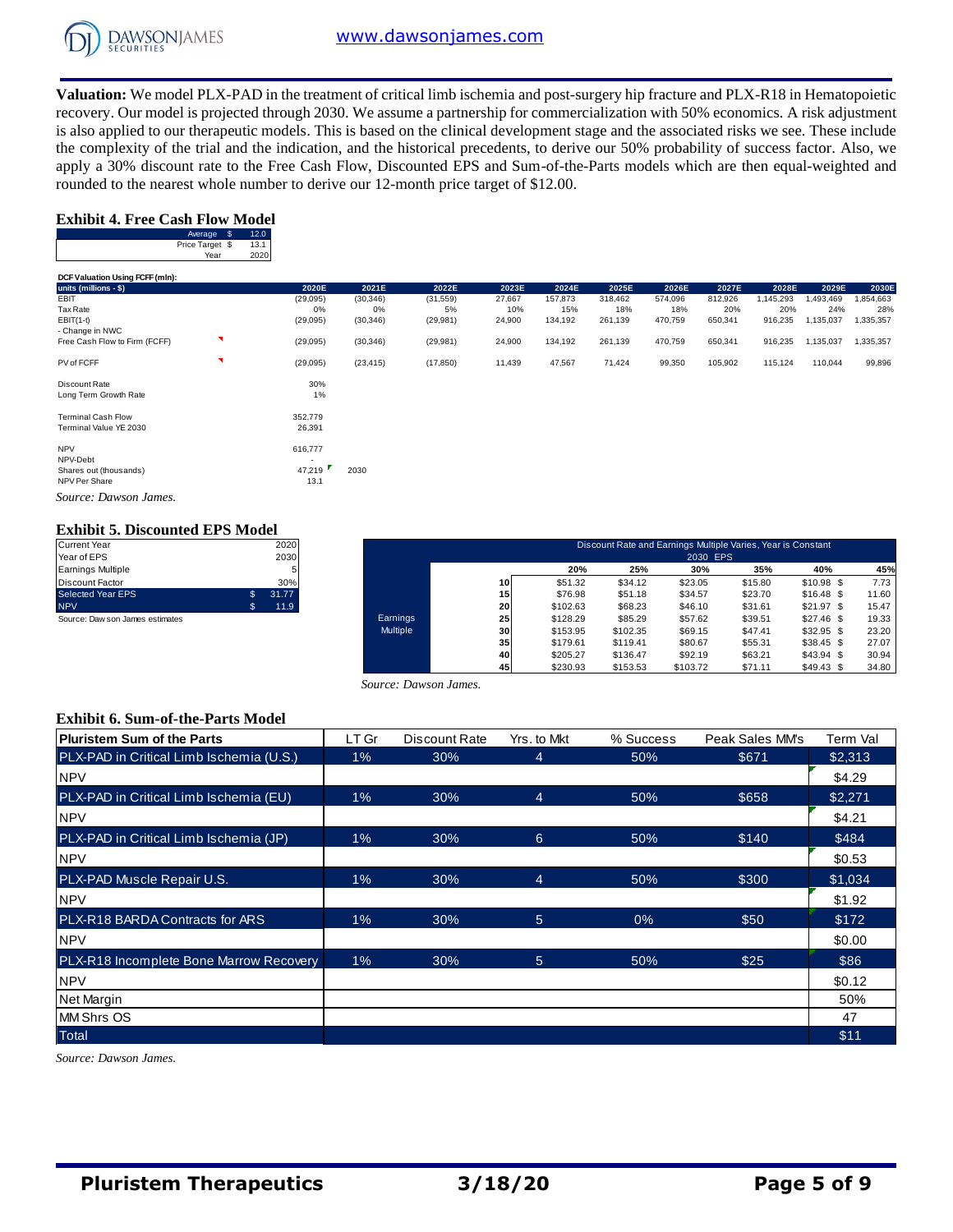

#### **Risk Analysis**

**Investment Risk:** The company faces multiple investment risks. These range from product management, market share adoption, regulatory, and commercialization to the competitive environment associated risks.

**Clinical and regulatory risk:** Pluristem is currently in the process of completing its FDA clinical trials. There is no assurance that their product will be approved by the FDA, and that even if approved if it will be reimbursed by insurance or successfully commercialized.

**Commercial risk:** The focus of the company is on successfully developing their products and eventually bringing them to the mass market. We can make no assurances that the company will be able to achieve a critical level of market share to become profitable in this indication and or in additional planned indications.

**Employee risk:** Pluristem's core management team is experienced, including its president and CEO, CBO, and CFO. Pluristem plans to bring their proposed products to market as efficiently as possible, and their success will depend heavily upon the experience, abilities, and continued services of its senior officers, sales staff, and key scientific personnel.

**Financial risk:** The company may need to raise additional capital in the marketplace to continue to fund operations through more trials and, eventually, an NDA and possible commercial launch. There can be no assurances that the company will be able to successfully raise capital and do so on favorable terms.

**Intellectual property risk:** The company may have to defend its patents and technical know-how, and there can be no assurances that the patents will not be infringed or will be held as valid if challenged, and the company may infringe on third party's patents. Reimbursement and insurance payment risk: Insurance payment for products may be an additional hurdle for adoption.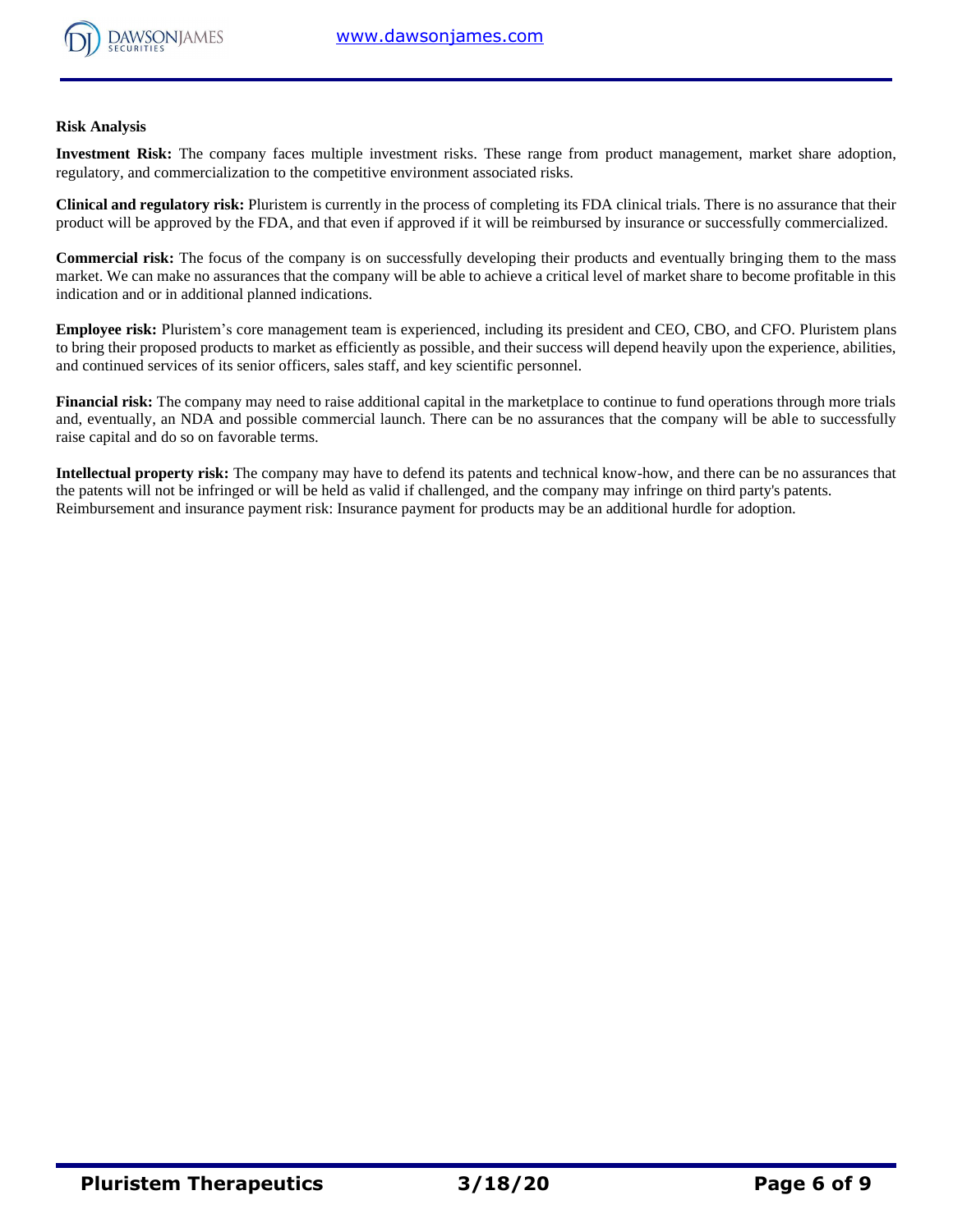# **Exhibit 7. Income Statement**

| Pluristem Income Statement (\$ '000)                | <b>June 2020</b> | <b>June 2021</b> | <b>June 2022</b>         | <b>June 2023</b> | <b>June 2024</b> | <b>June 2025</b> | <b>June 2026</b> | <b>June 2027</b> | <b>June 2028</b> | <b>June 2029</b> | <b>June 2030</b> |
|-----------------------------------------------------|------------------|------------------|--------------------------|------------------|------------------|------------------|------------------|------------------|------------------|------------------|------------------|
| PSTI: YEAR June 30                                  | 2020E            | 2021             | 2022                     | 2023             | 2024             | 2025             | 2026             | 2027             | 2028             | 2029             | 2030             |
| PLX-PAD CLI- U.S.                                   |                  |                  |                          | 31,778           | 65,281           | 100,579          | 137,745          | 212.225          | 254,316          | 298,535          | 335,384          |
| PLX-PAD CLI- EU                                     |                  |                  |                          | 32,190           | 65,832           | 100,975          | 137,669          | 211,160          | 251,908          | 294,387          | 329,247          |
| PLX-PAD CLI- Japan                                  |                  |                  |                          | $\sim$           |                  | 7,671            | 15,633           | 31,860           | 40,581           | 49,621           | 70,226           |
| PLX-PAD Muscle Repair U.S.                          |                  |                  |                          | 6,189            | 51,010           | 105,102          | 216,552          | 278,865          | 430,930          | 591,926          | 762,252          |
| PLX-PAD Muscle Repair EU                            |                  |                  | ۰                        | 6,864            | 56,573           | 116,563          | 240,166          | 309,274          | 477,921          | 656,473          | 845,373          |
| <b>PLX-R18 BARDA Contracts for ARS</b>              |                  |                  | ٠                        |                  |                  |                  |                  |                  |                  |                  |                  |
| PLX-R18 Incomplete Bone Marrow Recovery             |                  |                  | $\overline{\phantom{0}}$ | 2,787            | 5,800            | 9,051            | 12,556           | 16,329           | 20,386           | 21,209           | 22,066           |
| <b>Revenues</b>                                     | ٠                | ٠                | ÷.                       | 79,809           | 244,496          | 439,941          | 760,321          | 1,059,712        | 1,476,042        | 1,912,151        | 2,364,549        |
| Total Revenues (Product Sales, Grants & Milestones) | ×,               | ٠                | $\sim$                   | 79,809           | 244,496          | 439,941          | 760,321          | 1,059,712        | 1,476,042        | 1,912,151        | 2,364,549        |
| % Chq                                               |                  |                  |                          |                  |                  |                  |                  |                  |                  |                  |                  |
| <b>Expenses</b>                                     |                  |                  |                          |                  |                  |                  |                  |                  |                  |                  |                  |
| COGS                                                |                  |                  |                          | 19,952           | 53,789           | 87,988           | 152,064          | 211,942          | 295,208          | 382,430          | 472,910          |
| % COGS                                              | 30%              | 28%              | 25%                      | 25%              | 22%              | 20%              | 20%              | 20%              | 20%              | 20%              | 20%              |
| R&D                                                 | 22,326           | 22,773           | 23,228                   | 23,693           | 24,166           | 24,650           | 25,143           | 25,646           | 26,158           | 26,682           | 27,215           |
| R&D Adjustment (participation Chief Scientist)      | (1,794)          |                  |                          |                  |                  |                  |                  |                  |                  |                  |                  |
| SG&A (net)                                          | 7,213            | 7,574            | 8,331                    | 8,498            | 8,668            | 8,841            | 9,018            | 9,198            | 9,382            | 9,570            | 9,761            |
| Total costs & expenses                              | 29,095           | 30,346           | 31,559                   | 52,142           | 86,623           | 121,479          | 186,225          | 246,786          | 330,749          | 418,682          | 509,886          |
| Operating Income (Loss) EBIT<br><b>Oper Margin</b>  | (29,095)         | (30, 346)        | (31, 559)                | 27,667           | 157,873          | 318,462          | 574,096          | 812,926          | 1,145,293        | 1,493,469        | 1,854,663        |
| Other Income expenses - Financial Expenses (net)    | 206              | 272              | 272                      | 272              | 272              | 272              | 272              | 272              | 272              | 272              | 272              |
| Pre-tax income                                      | (29, 189)        | (30,618)         | (31, 831)                | 27,395           | 157,601          | 318,190          | 573,825          | 812,655          | 1,145,022        | 1,493,198        | 1,854,391        |
| Taxes                                               |                  |                  | (1,592)                  | 2,740            | 23,640           | 57,274           | 103,288          | 162,531          | 229,004          | 358,367          | 519,229          |
| <b>Tax Rate</b>                                     | 0%               | 0%               | 5%                       | 10%              | 15%              | 18%              | 18%              | 20%              | 20%              | 24%              | 28%              |
| Net Income (loss)                                   | (29, 189)        | (30,618)         | (30, 239)                | 24,656           | 133,961          | 260,916          | 470,536          | 650,124          | 916,017          | 1,134,830        | 1,335,161        |
| <b>Net Margin</b>                                   |                  |                  |                          |                  |                  |                  |                  |                  |                  |                  |                  |
| <b>Basic EPS</b>                                    | (1.52)           | (0.86)           | (0.74)                   | 0.60             | 3.27             | 6.33             | 11.38            | 15.66            | 21.97            | 27.11            | 31.77            |
| Basic Wght Average Shares Outstanding (thousands)   | 20,431           | 36,786           | 40,695                   | 40,858           | 41,022           | 41,186           | 41,351           | 41,517           | 41,683           | 41,850           | 42,018           |
| Fully Diluted Wgtd Avg Shrs outstanding (Thousands) | 22,932           | 41,804           | 45,733                   | 45,916           | 46,100           | 46,284           | 46,470           | 46.656           | 46,843           | 47,030           | 47,219           |

*Source: Dawson James estimates.*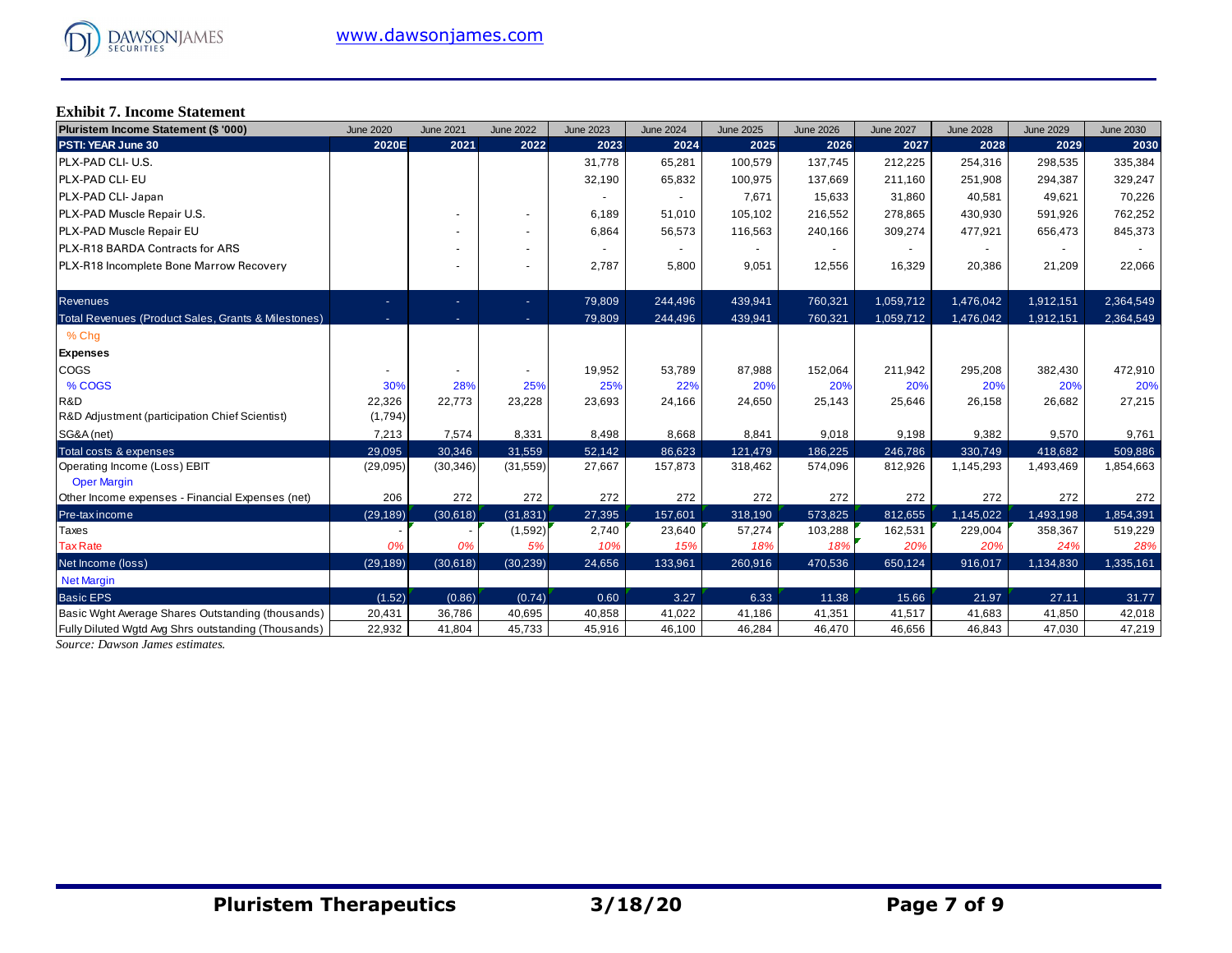

## Peer Companies to Pluristem

Athersys (ATHX-Buy Rated) Mesoblast (MESO-Not Rated) Brainstorm (BCLI-Buy Rated) Lineage (LCTX - Buy Rated)

## **Important Disclosures:**

## **Price Chart:**



Price target and rating changes over the past three years:

Initiated – Buy – December 16, 2019 – Price Target \$12.00

Update – Buy – February 10, 2020 – Price Target \$12.00

Update – Buy – March 4, 2020 – Price Target \$12.00

Update – Buy – March 12, 2020 – Price Target \$12.00

Update – Buy – March 18, 2020 – Price Target \$12.00

Dawson James Securities, Inc. (the "Firm") is a member of the Financial Industry Regulatory Authority ("FINRA") and the Securities Investor Protection Corporation ("SIPC").

The Firm does not make a market in the securities of the subject company(s). The Firm has NOT engaged in investment banking relationships with PLURISTEM THERAPEUTICS in the prior twelve months, as a manager or co-manager of a public offering and has NOT received compensation resulting from those relationships. The Firm may seek compensation for investment banking services in the future from the subject company(s). The Firm has NOT received any other compensation from the subject company(s) in the last 12 months for services unrelated to managing or co-managing of a public offering.

Neither the research analyst(s) whose name appears on this report nor any member of his (their) household is an officer, director, or advisory board member of these companies. The Firm and/or its directors and employees may own securities of the company(s) in this report and may increase or decrease holdings in the future. As of February 29, 2020, the Firm as a whole did not beneficially own 1% or more of any class of common equity securities of the subject company(s) of this report. The Firm, its officers, directors, analysts, or employees may affect transactions in and have long or short positions in the securities (or options or warrants related to those securities) of the company(s) subject to this report. The Firm may affect transactions as principal or agent in those securities.

Analysts receive no direct compensation in connection with the Firm's investment banking business. All Firm employees, including the analyst(s) responsible for preparing this report, may be eligible to receive non-product or service-specific monetary bonus compensation that is based upon various factors, including total revenues of the Firm and its affiliates as well as a portion of the proceeds from a broad pool of investment vehicles consisting of components of the compensation generated by investment banking activities, including but not limited to shares of stock and/or warrants, which may or may not include the securities referenced in this report.